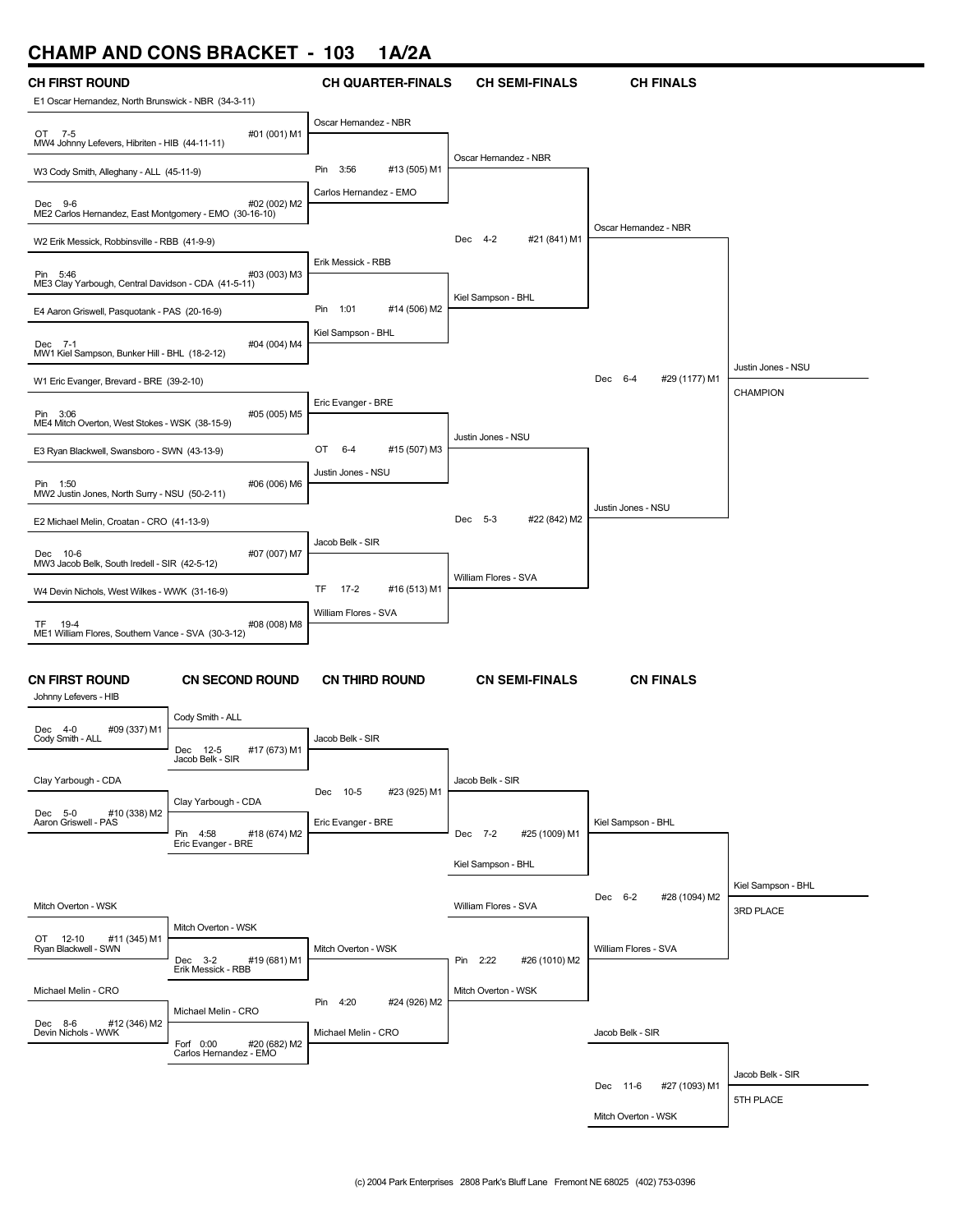# **CHAMP AND CONS BRACKET - 112 1A/2A**

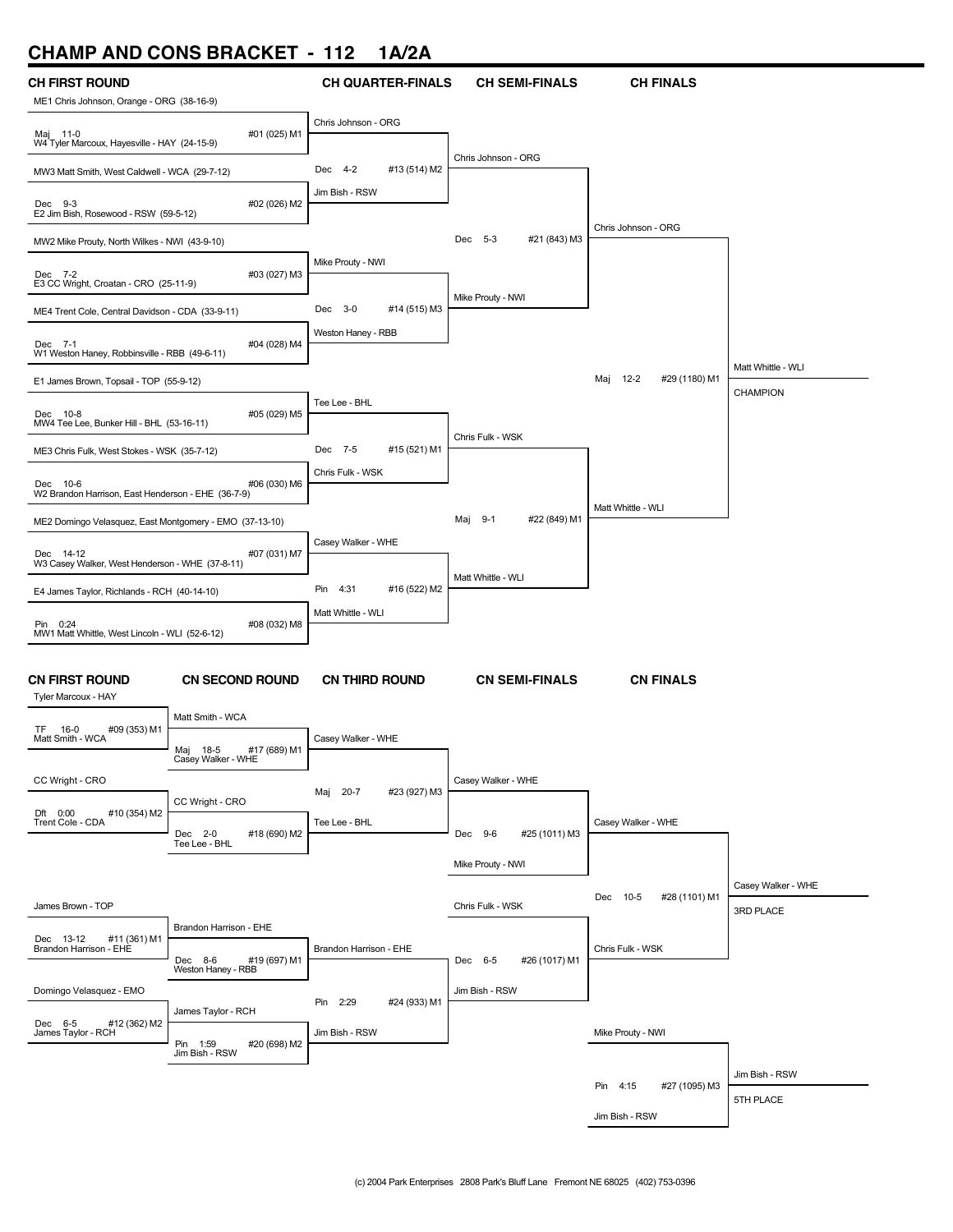# **CHAMP AND CONS BRACKET - 119 1A/2A**

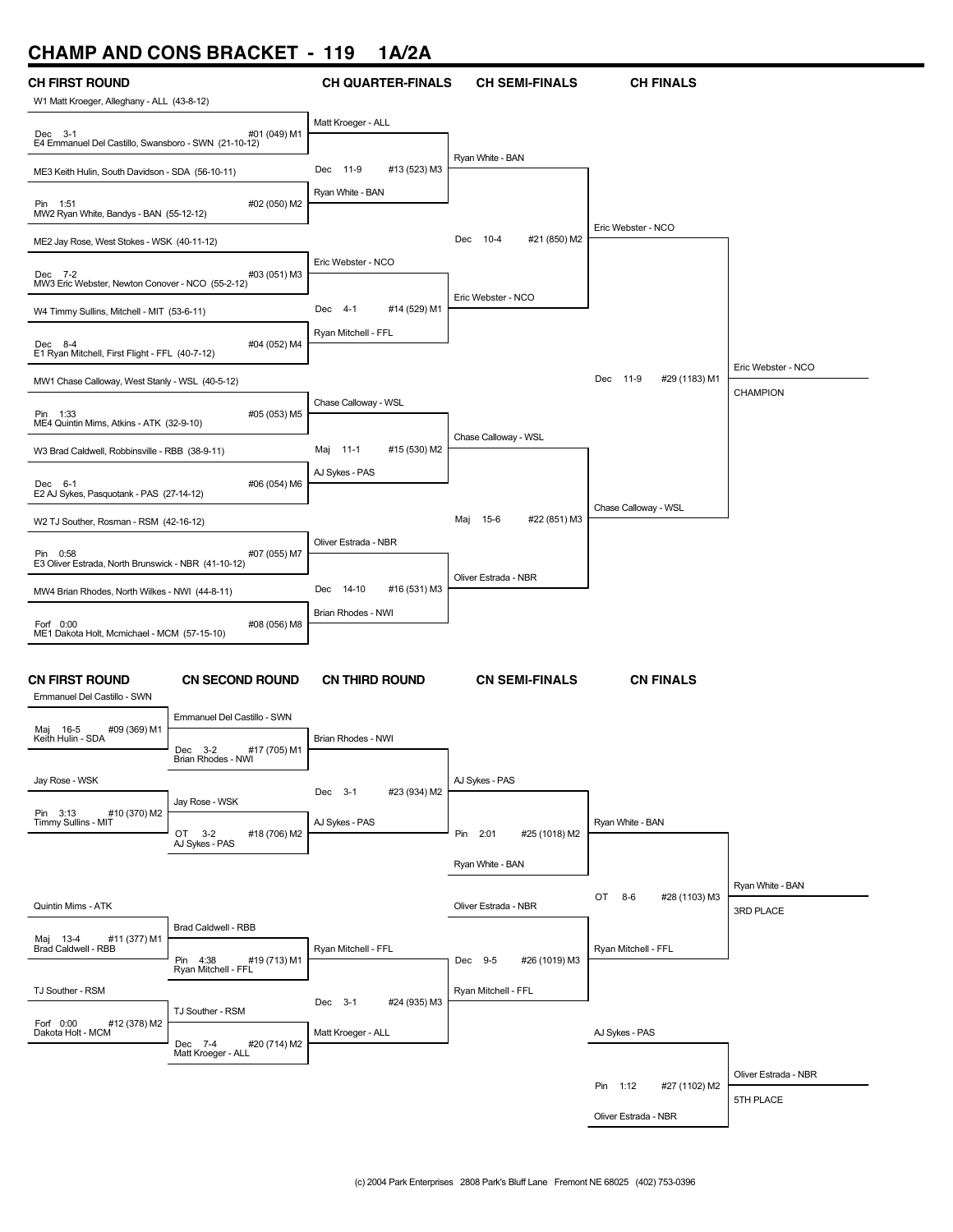# **CHAMP AND CONS BRACKET - 125 1A/2A**

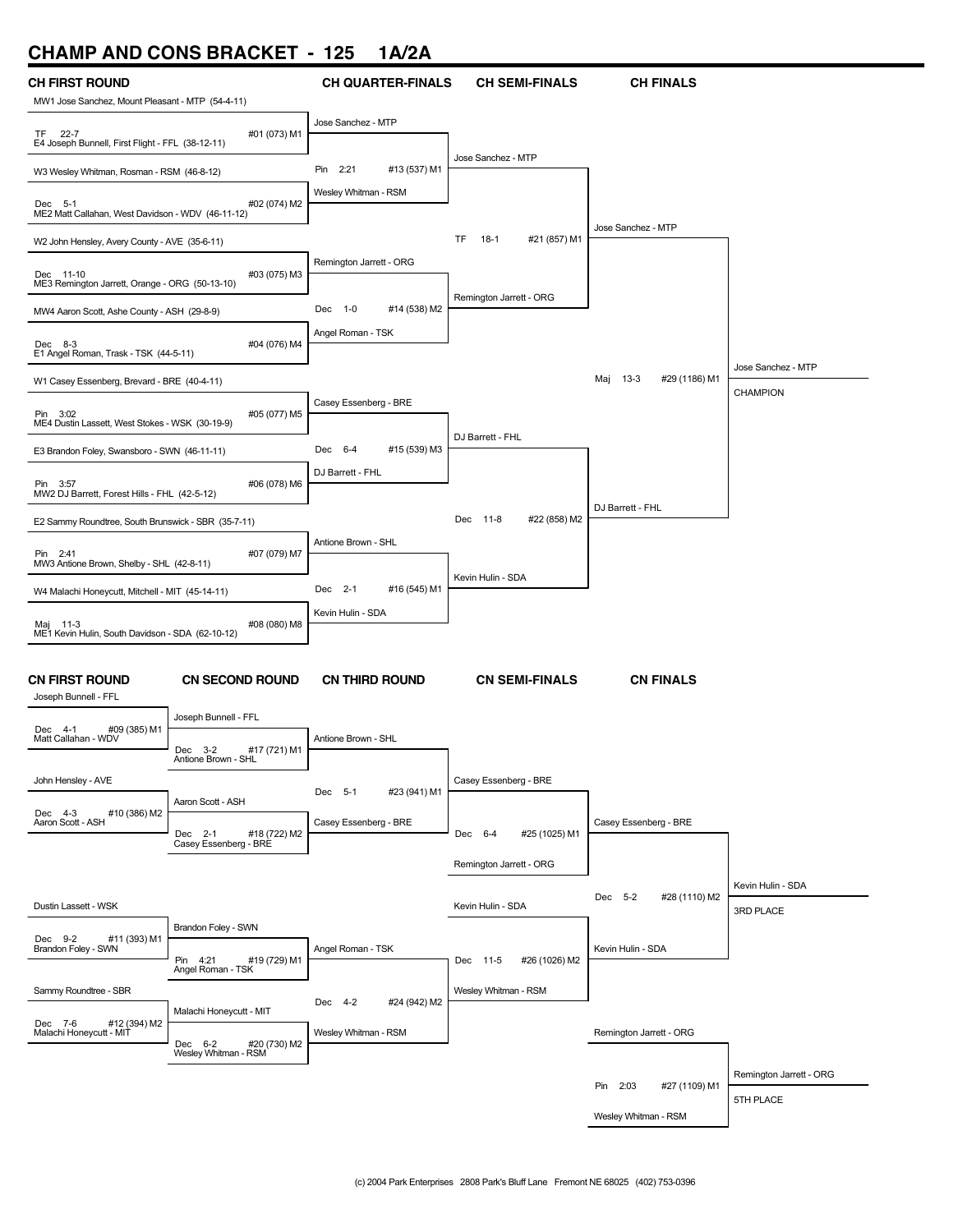# **CHAMP AND CONS BRACKET - 130 1A/2A**

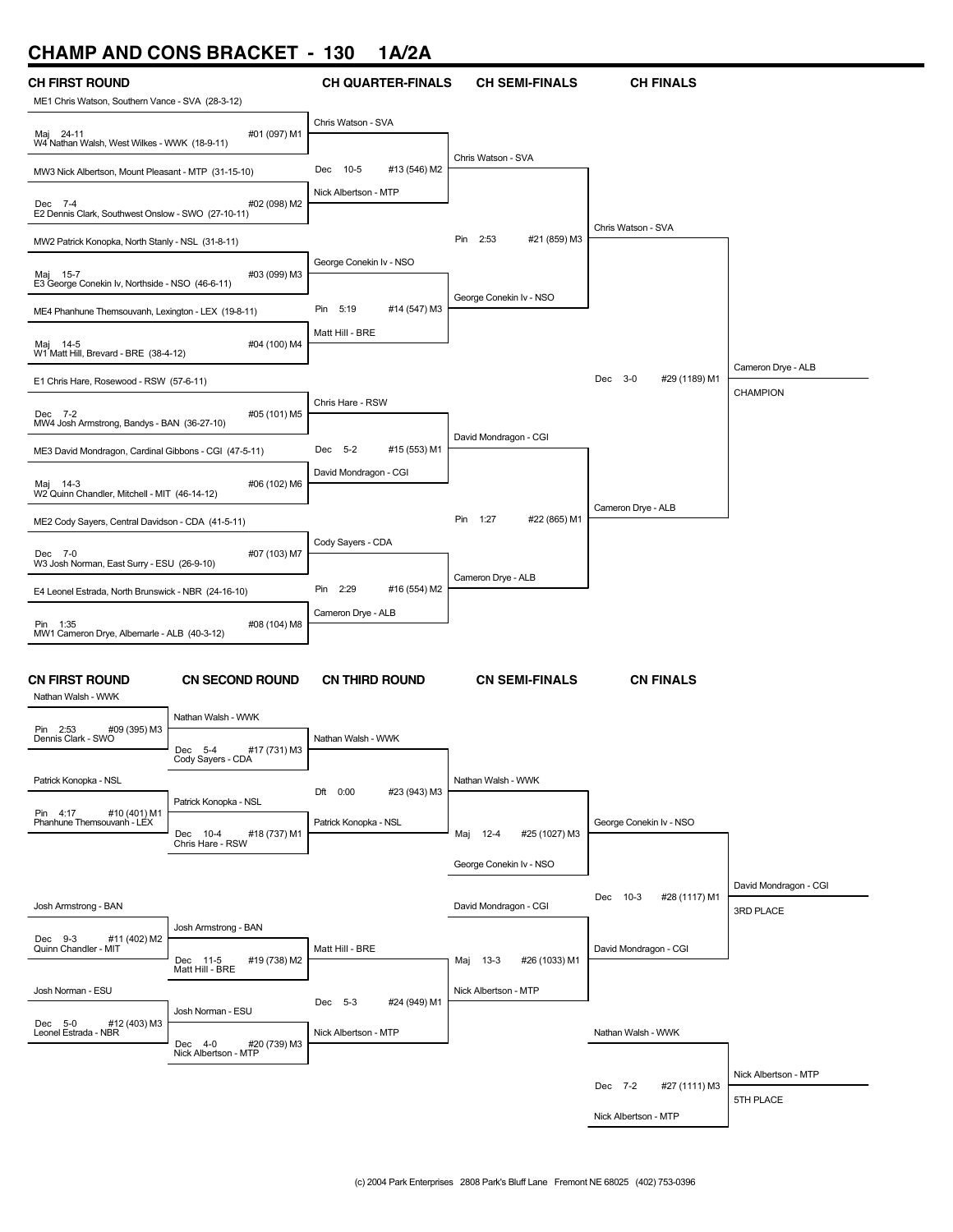# **CHAMP AND CONS BRACKET - 135 1A/2A**

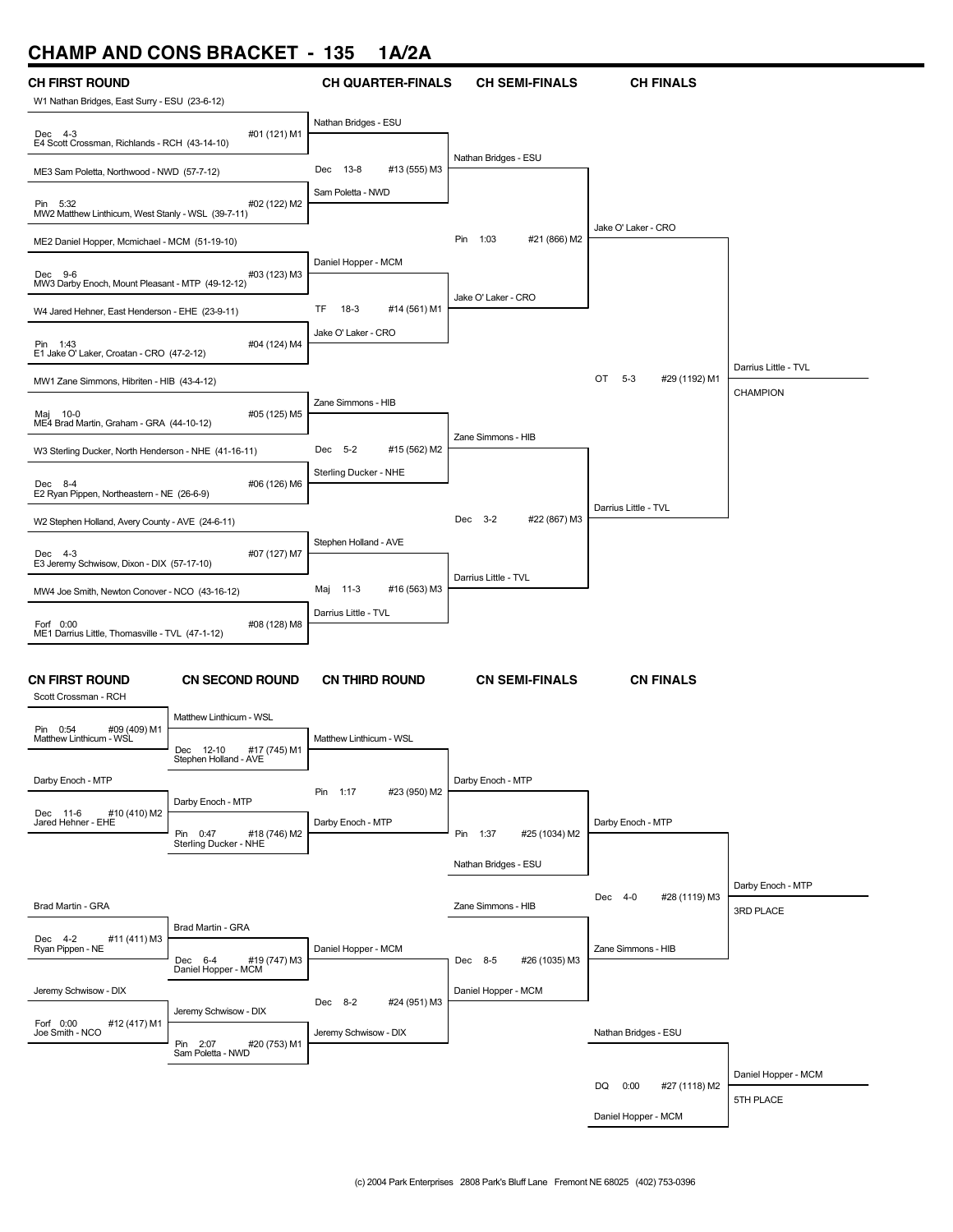# **CHAMP AND CONS BRACKET - 140 1A/2A**

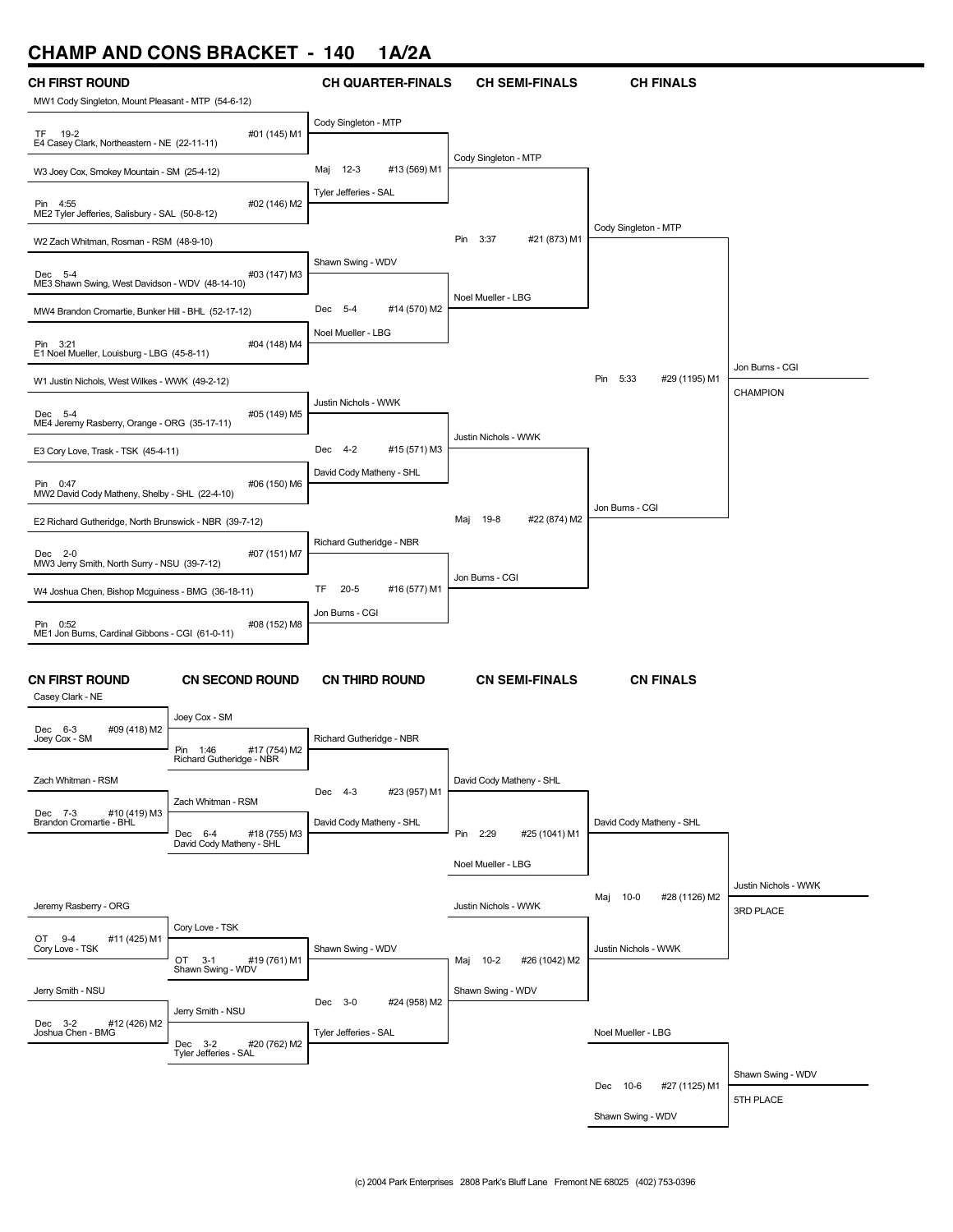# **CHAMP AND CONS BRACKET - 145 1A/2A**

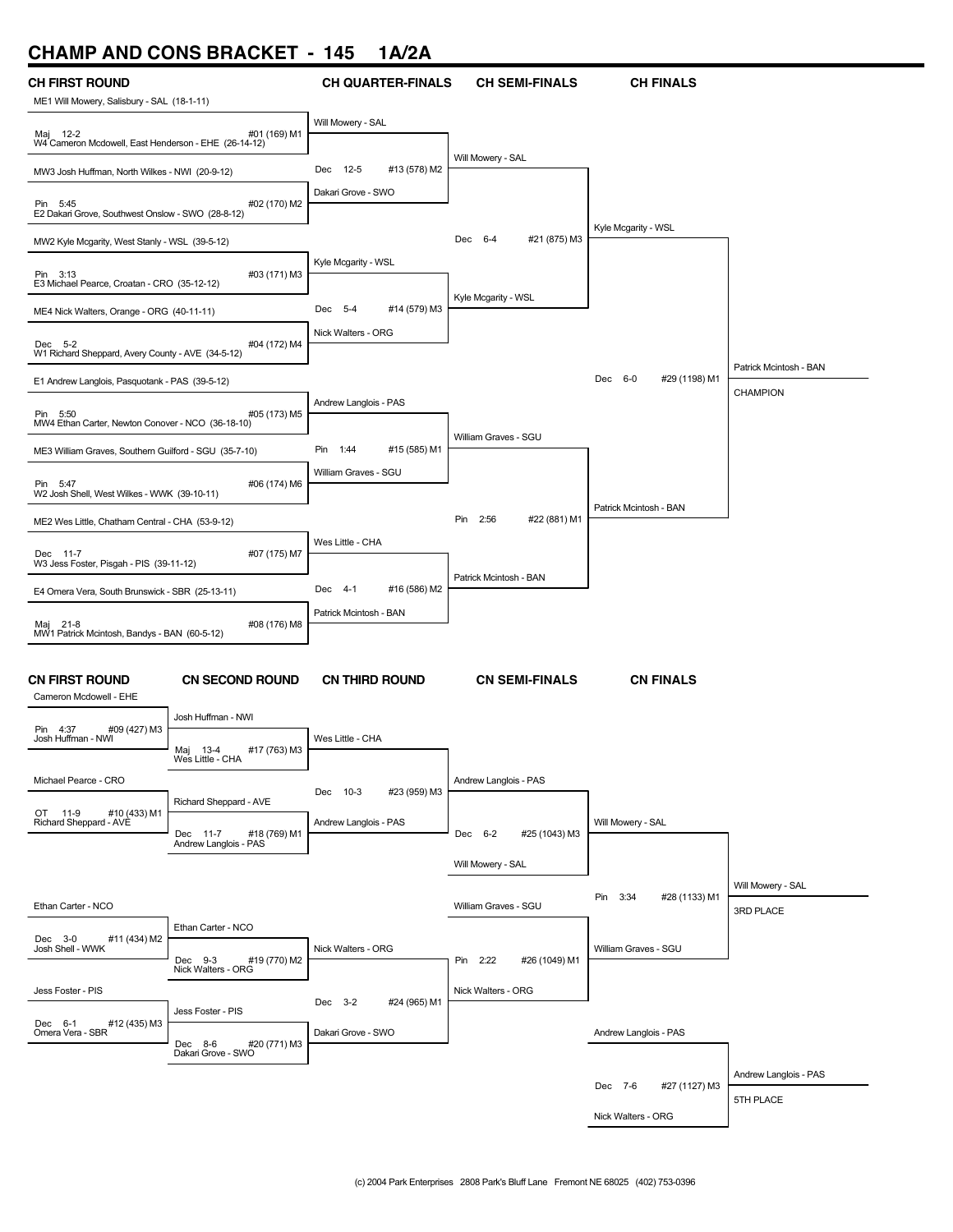# **CHAMP AND CONS BRACKET - 152 1A/2A**

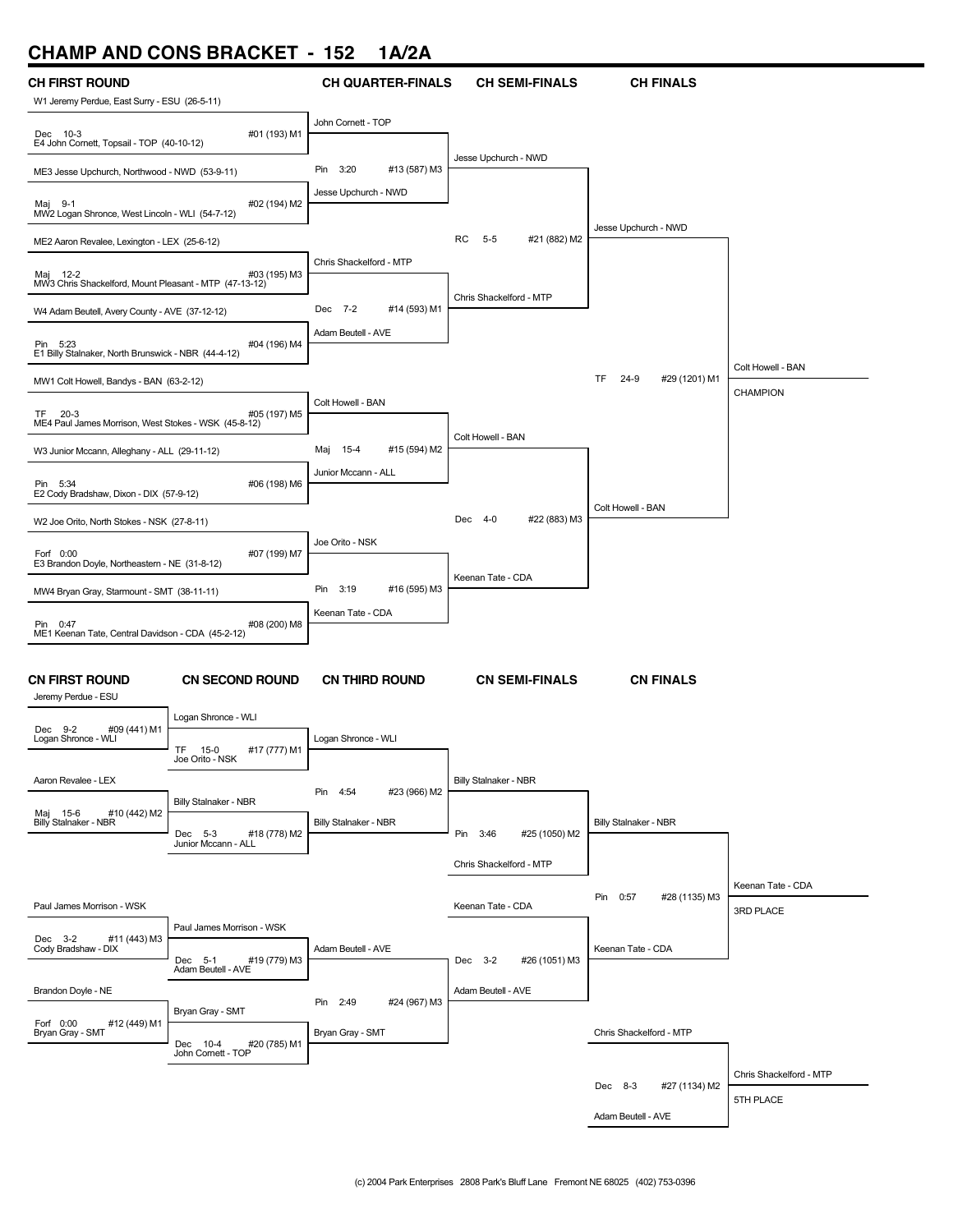# **CHAMP AND CONS BRACKET - 160 1A/2A**

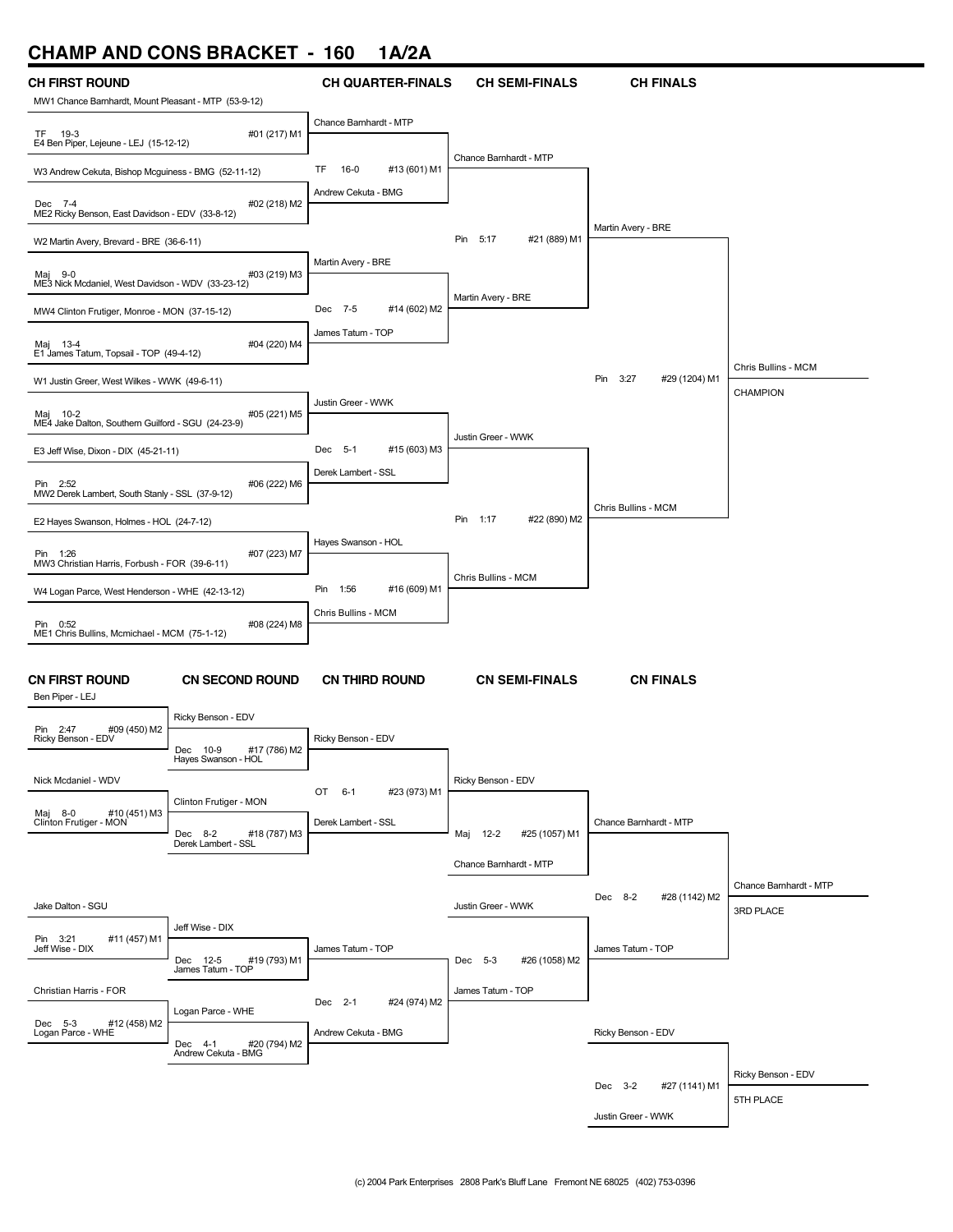# **CHAMP AND CONS BRACKET - 171 1A/2A**

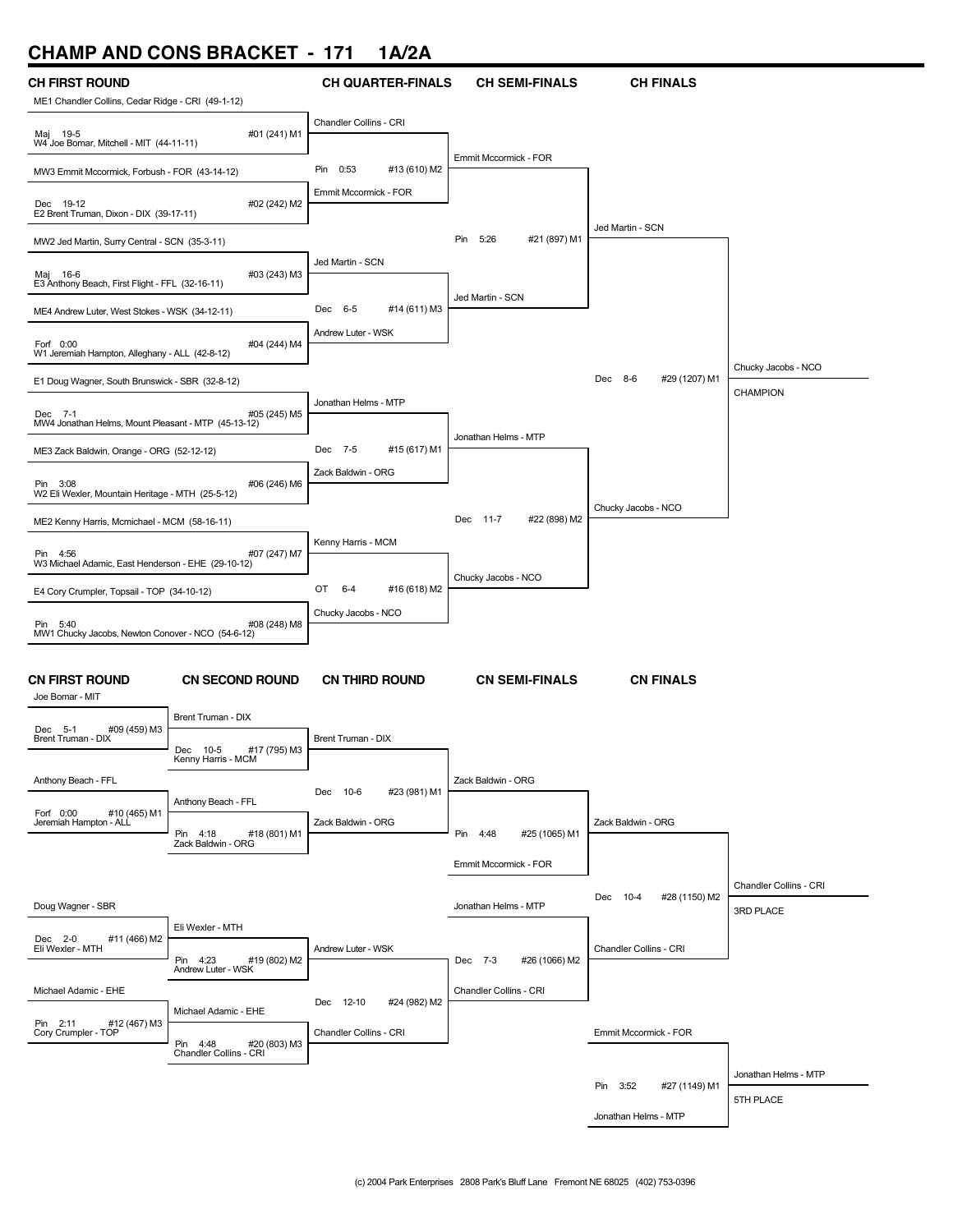# **CHAMP AND CONS BRACKET - 189 1A/2A**

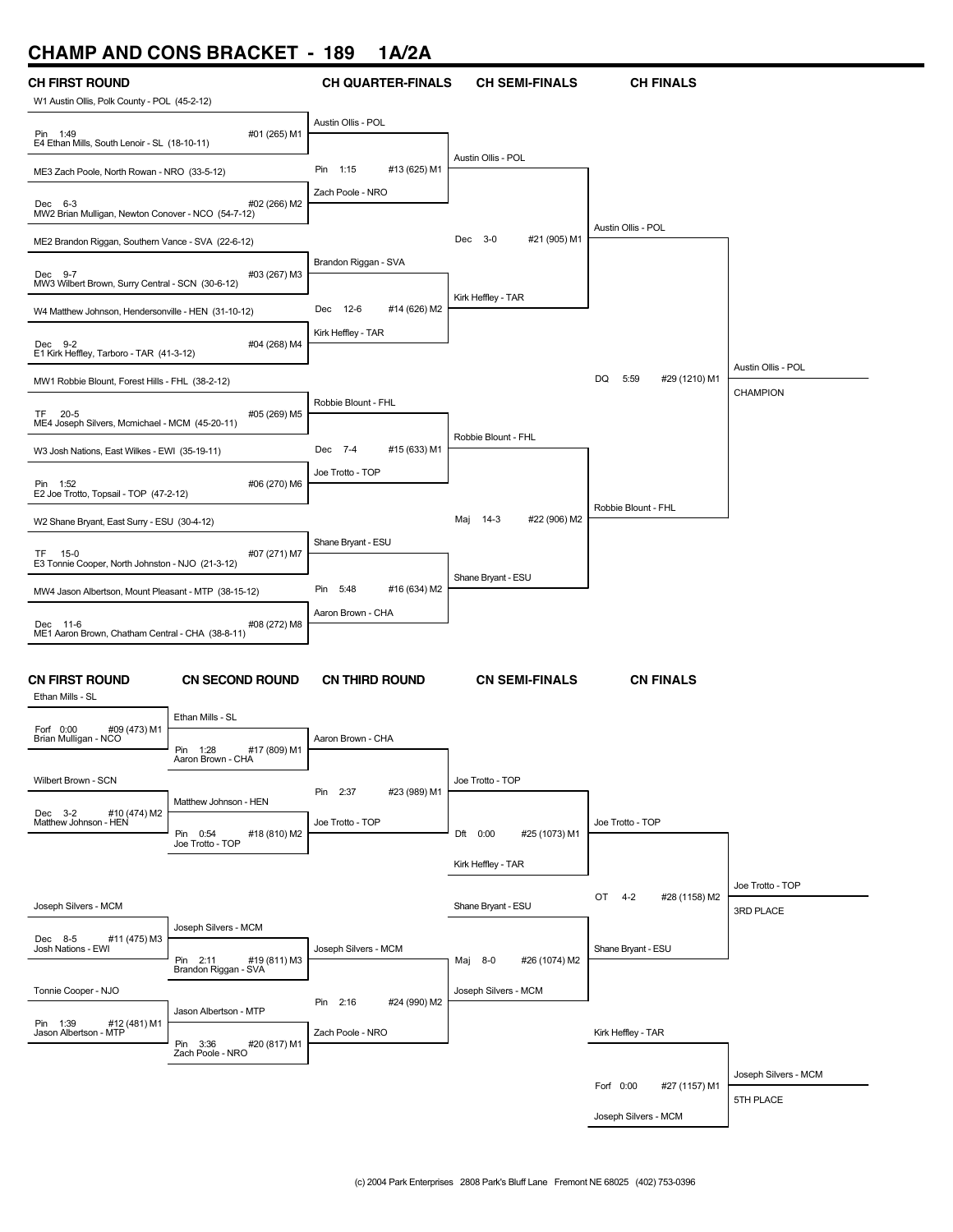# **CHAMP AND CONS BRACKET - 215 1A/2A**